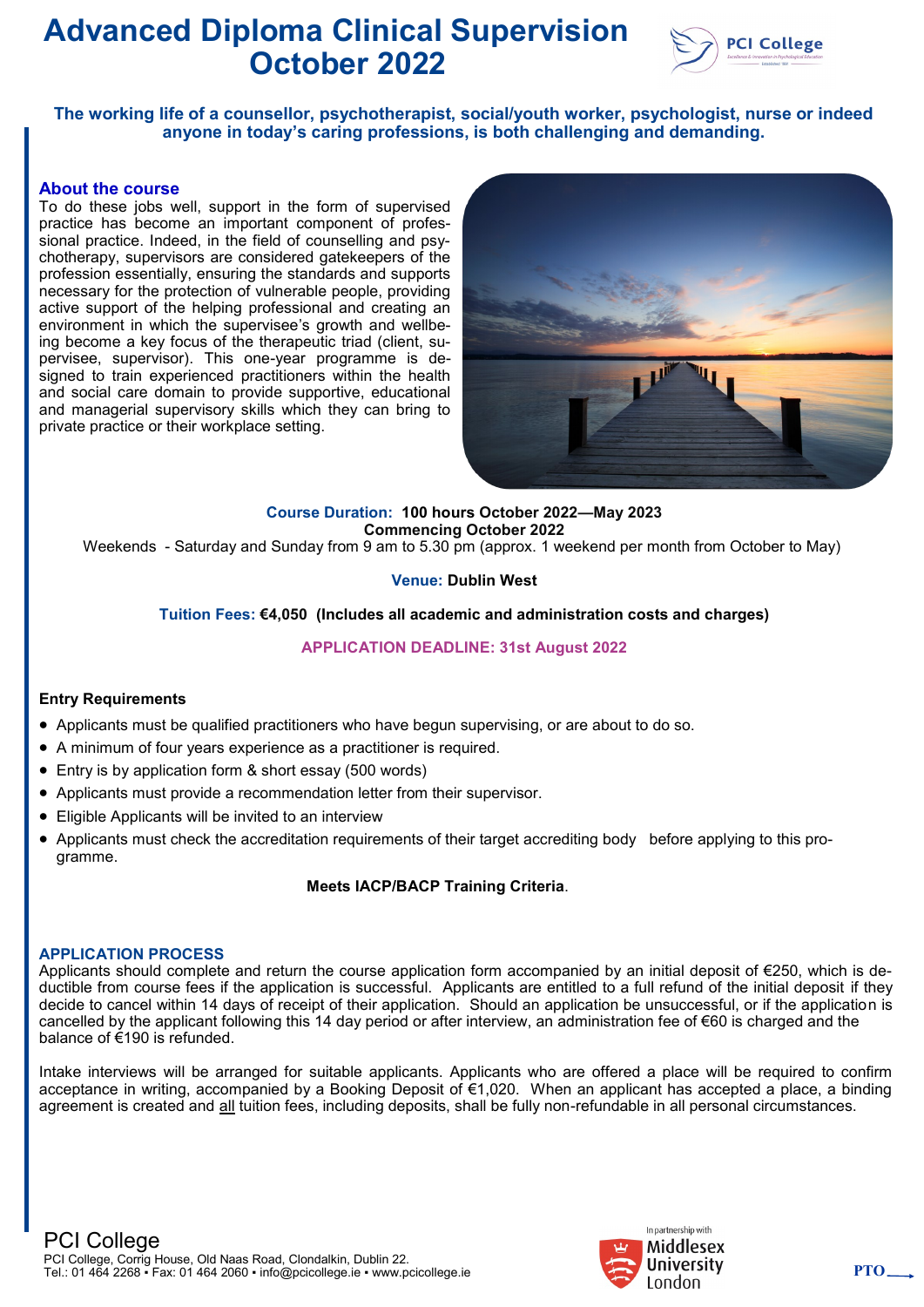

## **Terms & Conditions**

#### **Entry Requirements:**

It is the responsibility of the applicant to ensure that he/she fulfils the minimum entry requirements for a chosen course, and to ensure that the chosen course is suitable for his/her needs and level of ability. Once an applicant accepts an offer of a place on the course, he/she agrees to abide by the rules and regulations of the College. If the applicant does not reach the acceptable minimum criteria for the course, PCI College has the right to withdraw them from the course.

#### **Language Requirements:**

All candidates are required to satisfy the English language requirement. Candidates whose first language is not English and who are presenting qualifications other than the Leaving Certificate may satisfy the requirement through the completion of the IELTS (International English Language Testing System), or equivalent, on the basis that they obtain a minimum band score of 6.5, which denotes a very good skill level of English. It should be noted that these are the minimum requirements in English and PCI College may set higher requirements in each case.

#### **Fees:**

Tuition Fees are non-refundable in all personal circumstances. The balance of fees for tuition is payable, in full, before the course commences, or by availing of an agreed PCI College Direct Debit Payment Plan. Tuition Fees do not include costs of Additional Requirements such Supervision.

Once a student is enrolled on a programme of study, no part of course fees are refundable or transferable. No refund will be made in any circumstances to students who fail to attend classes or who commence a course and subsequently feel that the course does not suit him/her. Students who are having their fees paid or part-paid by a third party, should be fully aware that responsibility for payment of fees and liaison with these bodies rests solely with the student and not with PCI College.

The College makes every effort to provide the Programme as described, and to avoid altering course dates, tutors, locations etc. However, should any changes be necessary, you will be notified at the earliest opportunity. All courses run subject to demand and the formation of a viable class cohort. A full refund will be given to all applicants in the event that the class does not proceed.

Where a student receives a refund and chooses to keep the refunded fees on their account, this credit shall only be applicable to programmes within that programme category (e.g. counselling & psychotherapy or CPD or Psychology). Credit will remain on the students account for a period of two years from the date of refund.

#### **Student Requirements:**

Students are required to have sufficient IT skills and access to appropriate IT facilities to participate in the course. All students are assigned an individual email address and given access to an online Student Portal. The Portal includes course materials, an online library and College announcements and students are

required to upload all written assignments online. Email is the primary communication method of the College and all students are requested to access their individual email account on a regular basis to ensure receipt of all notices.

Students with a disability may require adjustments to facilitate their learning. These adjustments will be fully evaluated by PCI College. Students are requested to make the College aware of any disability, special need or learning support requirement on application.

#### **Garda Vetting:**

Students will be required to participate in Garda Vetting procedures in relation to programme and accreditation requirements.

Please note that there is an additional charge of €20 for Garda vetting process which is required prior to course entry and it is not included in the above fees.

Our Terms and Conditions may change and be updated from time to time. Students are requested to review the current version of Terms and Conditions on our website at [www.pcicollege.ie.](http://www.pcicollege.ie)

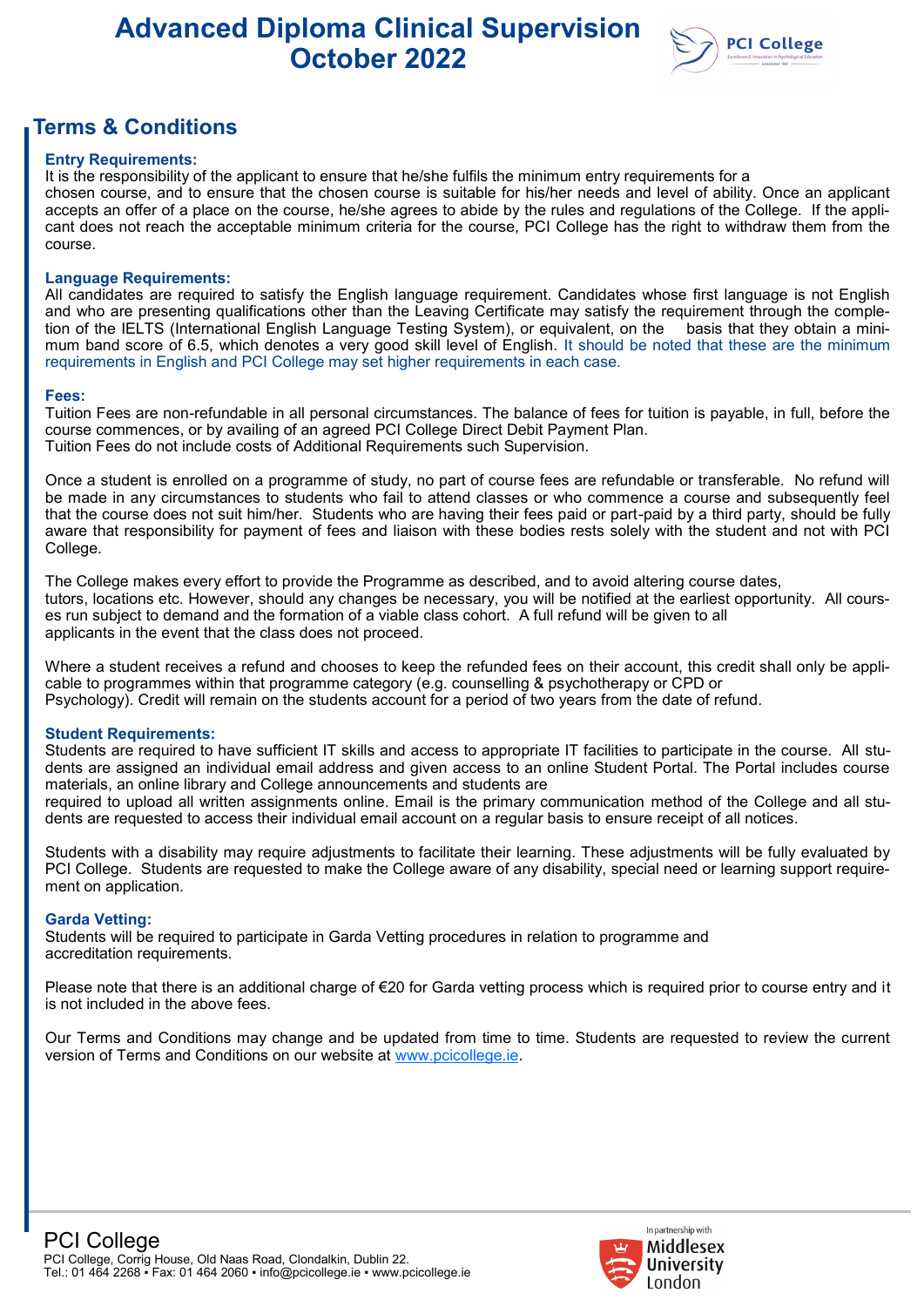

# **APPLICATION FORM**

| 1. Personal Details (Please fill all fields in Block Capitals)                                                                                                                                                                                    |                                                                                                                                                                                                     |  |  |  |  |
|---------------------------------------------------------------------------------------------------------------------------------------------------------------------------------------------------------------------------------------------------|-----------------------------------------------------------------------------------------------------------------------------------------------------------------------------------------------------|--|--|--|--|
|                                                                                                                                                                                                                                                   | Forename _____________________________Middle Name ______________________Surname_______________________________                                                                                      |  |  |  |  |
| (For Registration--please use name as appears on Passport / Bank Statements)                                                                                                                                                                      |                                                                                                                                                                                                     |  |  |  |  |
|                                                                                                                                                                                                                                                   |                                                                                                                                                                                                     |  |  |  |  |
|                                                                                                                                                                                                                                                   | Date of Birth ______________________Nationality __________________________Ethnicity ________________                                                                                                |  |  |  |  |
|                                                                                                                                                                                                                                                   | (Leave blank if you prefer not to say)                                                                                                                                                              |  |  |  |  |
| Telephone: Home:                                                                                                                                                                                                                                  | FOR OFFICE USE ONLY                                                                                                                                                                                 |  |  |  |  |
| Work:<br>the control of the control of the control of the control of the control of the control of the control of the control of the control of the control of the control of the control of the control of the control of the control<br>Mobile: | ID No:<br>IT: Y/N                                                                                                                                                                                   |  |  |  |  |
| the control of the control of the control of the control of the control of the control of the control of the control of the control of the control of the control of the control of the control of the control of the control                     | Deposit:                                                                                                                                                                                            |  |  |  |  |
| Current Employment: Note that the contract of the contract of the contract of the contract of the contract of                                                                                                                                     | Offer:                                                                                                                                                                                              |  |  |  |  |
|                                                                                                                                                                                                                                                   | Accepted:                                                                                                                                                                                           |  |  |  |  |
| Where did you see details of this course advertised? (e.g. online search,                                                                                                                                                                         |                                                                                                                                                                                                     |  |  |  |  |
|                                                                                                                                                                                                                                                   | online advert, website, e-mail-direct marketing, Facebook, Twitter, word-of-mouth, press, radio, event)                                                                                             |  |  |  |  |
|                                                                                                                                                                                                                                                   |                                                                                                                                                                                                     |  |  |  |  |
| <b>2. Education Background</b>                                                                                                                                                                                                                    |                                                                                                                                                                                                     |  |  |  |  |
| Highest Education Achieved (Primary/Secondary/Third Level)                                                                                                                                                                                        |                                                                                                                                                                                                     |  |  |  |  |
|                                                                                                                                                                                                                                                   |                                                                                                                                                                                                     |  |  |  |  |
| Please give details of Course, Institution and Award:                                                                                                                                                                                             |                                                                                                                                                                                                     |  |  |  |  |
|                                                                                                                                                                                                                                                   |                                                                                                                                                                                                     |  |  |  |  |
| Award: 2008 2009 2009 2009 2009 2010 2021 2032 2040 2051 2052 2053 2054 2055 2056 2057 2058 2059 205                                                                                                                                              | Level 7 FHEQ) AND a minimum of four years professional practice (eg. Accreditation) with a recognised professional body.<br>Please list any other course you consider relevant to your application: |  |  |  |  |
| If you have a disability or special need, will you require extra learning support?                                                                                                                                                                |                                                                                                                                                                                                     |  |  |  |  |
| ⊔<br>- 1<br>Yes<br>No                                                                                                                                                                                                                             |                                                                                                                                                                                                     |  |  |  |  |
|                                                                                                                                                                                                                                                   |                                                                                                                                                                                                     |  |  |  |  |
| If yes, please give details?                                                                                                                                                                                                                      |                                                                                                                                                                                                     |  |  |  |  |
| Have you ever been convicted of a criminal offence?                                                                                                                                                                                               |                                                                                                                                                                                                     |  |  |  |  |
| Yes<br>ப<br>No                                                                                                                                                                                                                                    |                                                                                                                                                                                                     |  |  |  |  |
|                                                                                                                                                                                                                                                   |                                                                                                                                                                                                     |  |  |  |  |
|                                                                                                                                                                                                                                                   |                                                                                                                                                                                                     |  |  |  |  |
|                                                                                                                                                                                                                                                   |                                                                                                                                                                                                     |  |  |  |  |
|                                                                                                                                                                                                                                                   |                                                                                                                                                                                                     |  |  |  |  |
|                                                                                                                                                                                                                                                   |                                                                                                                                                                                                     |  |  |  |  |
|                                                                                                                                                                                                                                                   |                                                                                                                                                                                                     |  |  |  |  |
|                                                                                                                                                                                                                                                   |                                                                                                                                                                                                     |  |  |  |  |
|                                                                                                                                                                                                                                                   | In partnership with                                                                                                                                                                                 |  |  |  |  |
| <b>PCI College</b>                                                                                                                                                                                                                                | $\mathbf{u}$ Middlesex                                                                                                                                                                              |  |  |  |  |